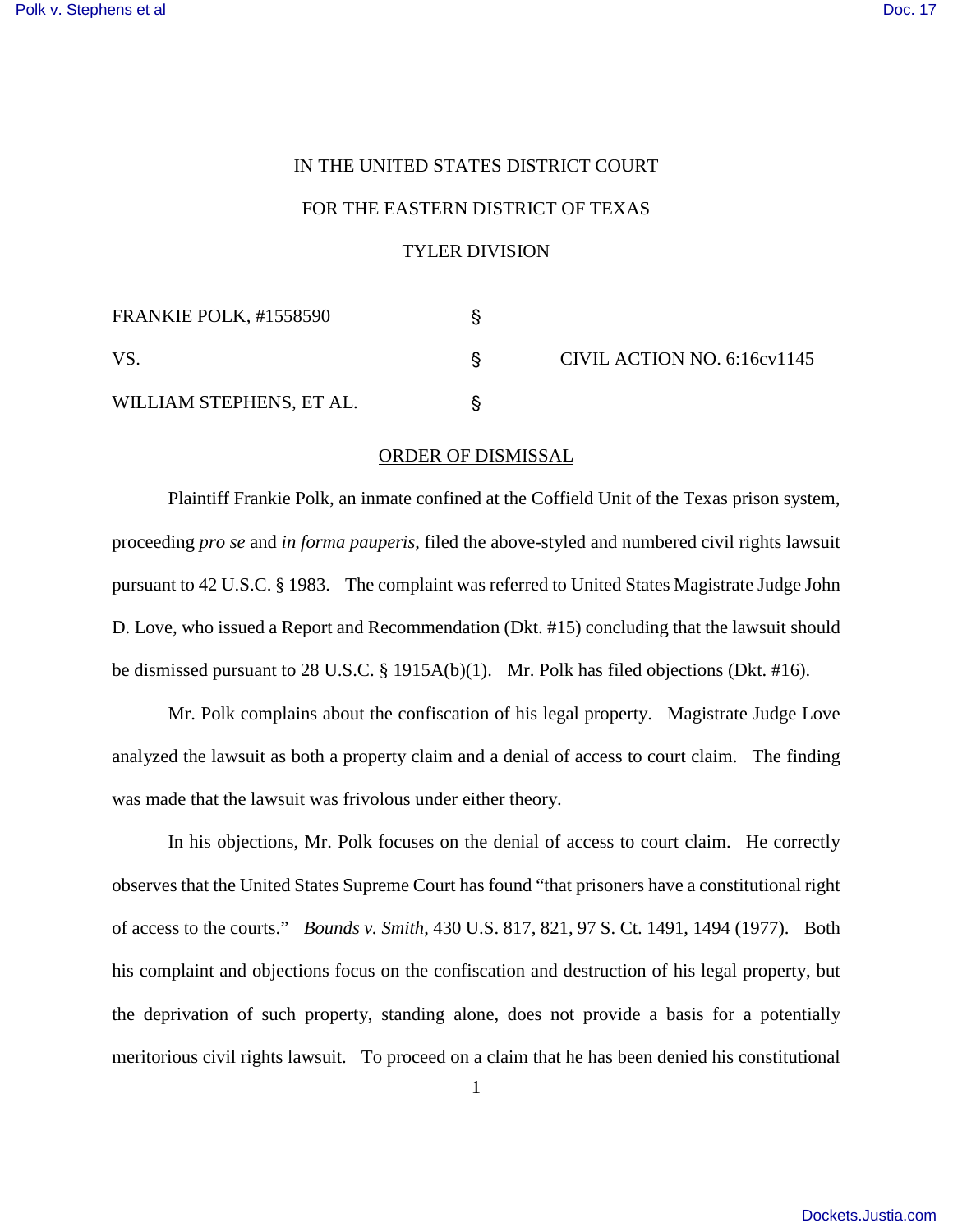right of access to the courts, a prisoner must demonstrate prejudice or harm by identifying a "nonfrivolous," "arguable" underlying legal claim that was frustrated or impeded by the defendants' actions. *Christopher v. Harbury*, 536 U.S. 403, 415, 122 S. Ct. 2179, 2187 (2002); *Lewis v. Casey*, 518 U.S. 343, 351, 116 S. Ct. 2174, 2181 (1996). *See also Trevino v. Gutierrez*, 426 F. App'x 327, 329 (5th Cir. 2011) (A prisoner must demonstrate "actual harm" by showing "that his ability to pursue a nonfrivolous legal claim was hindered by the defendants' actions.").

Mr. Polk has not made the requisite showing. He has only shown that his legal documents were confiscated and that documents belonging to other inmates were likewise confiscated. He has not, however, shown actual harm, as that requirement was defined by the Supreme Court. By comparison, Magistrate Judge Love discussed Mr. Polk's petition for a writ of habeas corpus that was pending in the Southern District of Texas at the time the legal documents were confiscated. By the time of the confiscation, Mr. Polk had already filed his petition. His records, along with the State court records, were before the Southern District, and the Southern District issued a thorough opinion denying relief on the merits. Mr. Polk simply has not shown that he was unable to pursue a nonfrivolous, arguable legal claim because of the confiscation of his legal property. He has not shown actual harm; thus, Magistrate Judge Love appropriately recommended that the lawsuit be dismissed pursuant to 28 U.S.C. § 1915A(b)(1).

The Report of the Magistrate Judge, which contains his proposed findings of fact and recommendations for the disposition of such action, has been presented for consideration, and having made a *de novo* review of the objections raised by Mr. Polk to the Report, the court is of the opinion that the findings and conclusions of the Magistrate Judge are correct, and Mr. Polk's